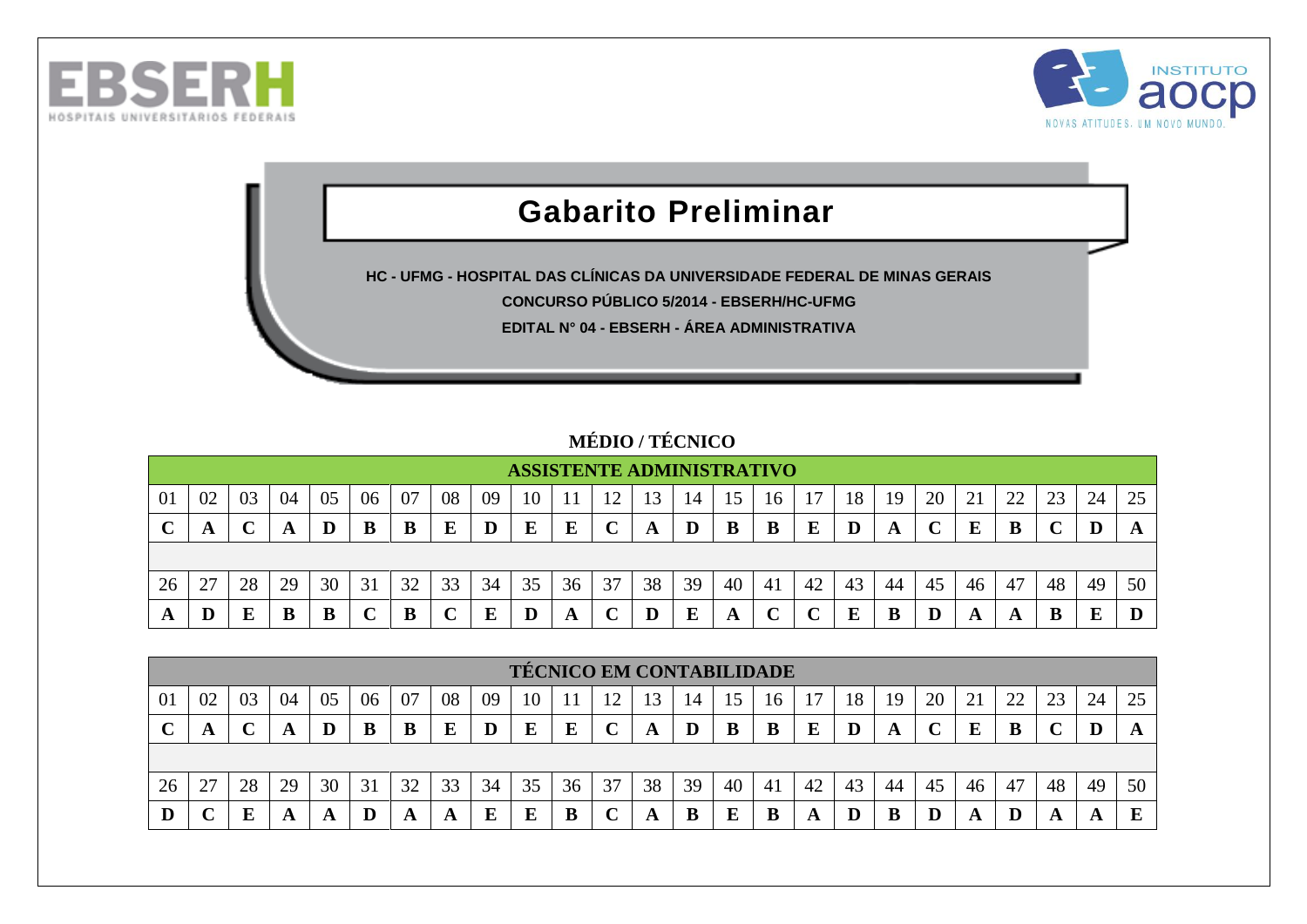|        |              |    |    |    |    |     |    |    |    |    |    | <b>TÉCNICO EM INFORMÁTICA</b> |    |    |     |    |    |    |    |    |    |    |    |    |
|--------|--------------|----|----|----|----|-----|----|----|----|----|----|-------------------------------|----|----|-----|----|----|----|----|----|----|----|----|----|
| 01     | 02           | 03 | 04 | 05 | 06 | -07 | 08 | 09 | 10 |    | 12 | 3                             | 14 | 15 | 16  |    | 18 | 19 | 20 | 21 | 22 | 23 | 24 | 25 |
| $\sim$ | $\mathbf{A}$ |    | A  |    | B  |     | E  | D  | E  | E  | ◡  | A                             | D  | B  | B   | E  |    |    |    | E  | B  |    |    |    |
|        |              |    |    |    |    |     |    |    |    |    |    |                               |    |    |     |    |    |    |    |    |    |    |    |    |
| 26     | 27           | 28 | 29 | 30 | 31 | 32  | 33 | 34 | 35 | 36 | 37 | 38                            | 39 | 40 | -41 | 42 | 43 | 44 | 45 | 46 | 47 | 48 | 49 | 50 |
| A      |              |    | B  |    |    | A   | E  |    | D  | B  | E  | A                             | A  |    | A   | B  |    |    | A  |    | В  |    | A  |    |

|    |    |    |    |    |    |    |    | TÉCNICO EM SEGURANÇA DO TRABALHO |    |    |     |    |    |    |    |    |    |    |        |    |                |    |    |    |
|----|----|----|----|----|----|----|----|----------------------------------|----|----|-----|----|----|----|----|----|----|----|--------|----|----------------|----|----|----|
| 01 | 02 | 03 | 04 | 05 | 06 | 07 | 08 | 09                               | 10 |    | ר ו | 13 | 14 | C. | 16 |    | 18 | 19 | 20     |    | $\gamma\gamma$ | 23 | 24 | 25 |
|    | A  |    | A  | D  | B  | B  | E  |                                  | E  |    |     | A  |    | B  |    |    | D  | A  | $\sim$ | E  | B              |    | D  | A  |
|    |    |    |    |    |    |    |    |                                  |    |    |     |    |    |    |    |    |    |    |        |    |                |    |    |    |
| 26 | 27 | 28 | 29 | 30 | 31 | 32 | 33 | 34                               | 35 | 36 | 37  | 38 | 39 | 40 | 41 | 42 | 43 | 44 | 45     | 46 | 47             | 48 | 49 | 50 |
|    | B  |    | Ε  |    |    | B  |    |                                  | A  |    | E   |    |    |    |    |    | A  |    | E      |    |                | A  |    |    |

## **SUPERIOR**

|    |    |    |    |    |    |    |    |    |    |    |    | <b>ADVOGADO</b> |                 |    |    |    |    |    |    |          |    |    |    |    |
|----|----|----|----|----|----|----|----|----|----|----|----|-----------------|-----------------|----|----|----|----|----|----|----------|----|----|----|----|
| 01 | 02 | 03 | 04 | 05 | 06 | 07 | 08 | 09 | 10 |    |    |                 | $\overline{14}$ |    | 16 |    | 18 | 19 | 20 | $\angle$ | 22 | 23 | 24 | 25 |
| D  | E  |    |    | A  | D  |    | A  | E  | B  | A  | D  | E               | B               |    | D  | B  | E  |    | A  |          |    | E  | A  |    |
|    |    |    |    |    |    |    |    |    |    |    |    |                 |                 |    |    |    |    |    |    |          |    |    |    |    |
| 26 | 27 | 28 | 29 | 30 | 31 | 32 | 33 | 34 | 35 | 36 | 37 | 38              | 39              | 40 | 41 | 42 | 43 | 44 | 45 | 46       | 47 | 48 | 49 | 50 |
| D  |    | A  |    | A  |    | E  | E  |    | B  | B  |    |                 | A               |    | E  | B  | E  | D  | A  |          | A  | E  |    | B  |

|    |    |    |    |    |    |    |    | ANALISTA ADMINISTRATIVO - ADMINISTRAÇÃO |    |    |    |    |    |    |    |     |    |    |    |    |    |    |    |    |
|----|----|----|----|----|----|----|----|-----------------------------------------|----|----|----|----|----|----|----|-----|----|----|----|----|----|----|----|----|
| 01 | 02 | 03 | 04 | 05 | 06 | 07 | 08 | 09                                      | 10 |    |    |    | 14 | 15 | 16 |     | 18 | 19 | 20 | 21 | 22 | 23 | 24 | 25 |
|    |    |    |    |    | D  |    |    |                                         | B  | A  |    |    | B  |    | D  |     | E  |    | A  |    |    |    |    |    |
|    |    |    |    |    |    |    |    |                                         |    |    |    |    |    |    |    |     |    |    |    |    |    |    |    |    |
| 26 | 27 | 28 | 29 | 30 | 31 | 32 | 33 | 34                                      | 35 | 36 | 37 | 38 | 39 | 40 | 41 | -42 | 43 | 44 | 45 | 46 | 47 | 48 | 49 | 50 |
|    | E  |    |    |    | D  |    |    |                                         | A  |    |    |    | E  |    | E  |     | F  |    | B  |    |    |    |    |    |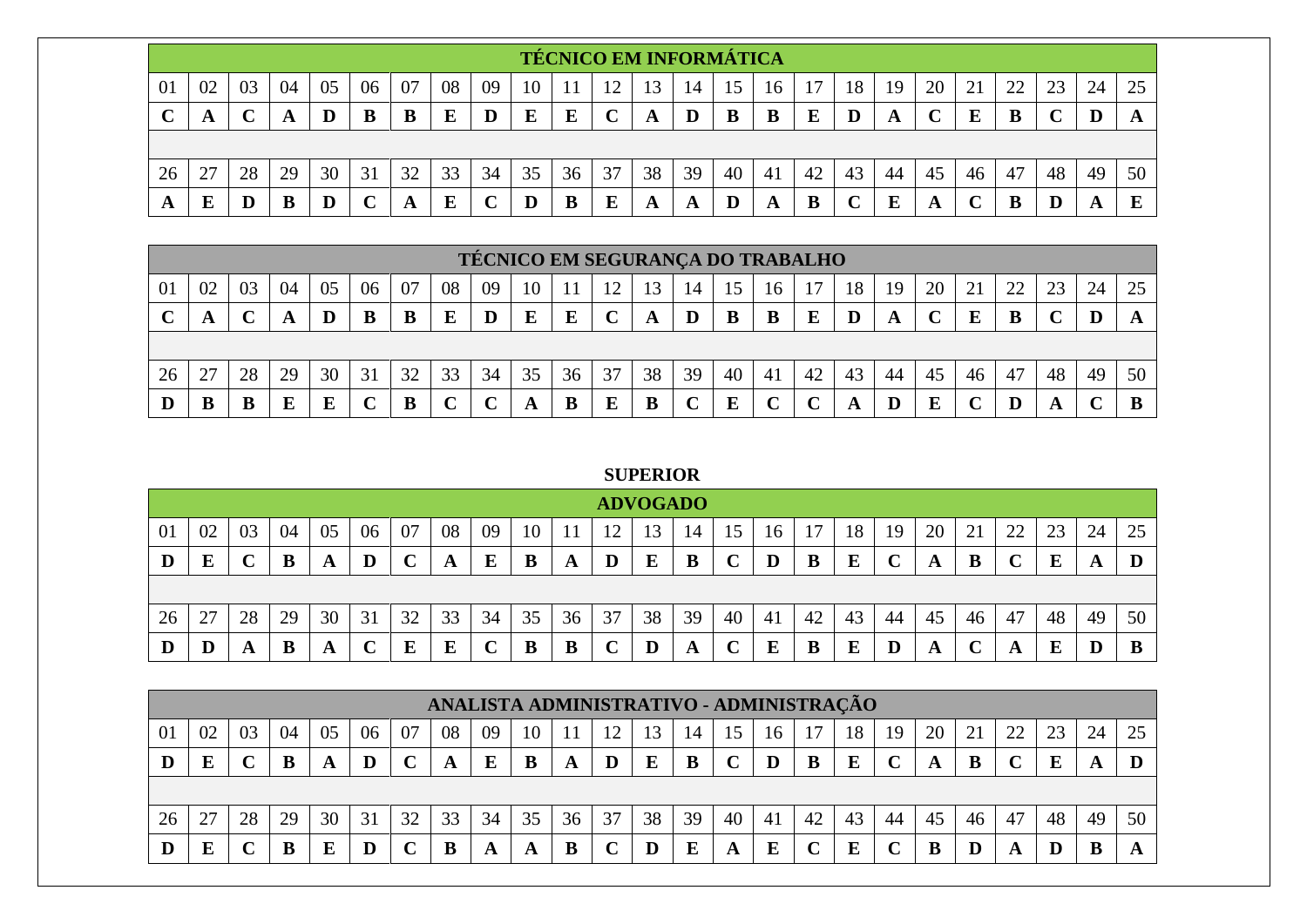|    |    |    |    |    |    |    |    | ANALISTA ADMINISTRATIVO - ADMINISTRAÇÃO HOSPITALAR |    |    |    |    |    |    |    |    |    |    |    |    |    |    |    |    |
|----|----|----|----|----|----|----|----|----------------------------------------------------|----|----|----|----|----|----|----|----|----|----|----|----|----|----|----|----|
| 01 | 02 | 03 | 04 | 05 | 06 | 07 | 08 | 09                                                 | 10 |    | 12 |    | 14 | 15 | 16 |    | 18 | 19 | 20 |    | 22 |    | 24 |    |
|    | E  |    | B  | A  |    |    | A  | Е                                                  | B  | A  |    | E  | B  |    |    |    | E  |    | A  |    |    |    |    |    |
|    |    |    |    |    |    |    |    |                                                    |    |    |    |    |    |    |    |    |    |    |    |    |    |    |    |    |
| 26 | 27 | 28 | 29 | 30 | 31 | 32 | 33 | 34                                                 | 35 | 36 | 37 | 38 | 39 | 40 | 41 | 42 | 43 | 44 | 45 | 46 | 47 | 48 | 49 | 50 |
|    |    |    |    | A  | E  |    |    |                                                    | A  |    | E  |    |    |    |    |    | E  |    | E  |    | D  |    |    |    |

|    |    |    |    |    |    |    |    | ANALISTA ADMINISTRATIVO - ARQUITETURA |    |    |    |    |    |    |    |    |    |    |    |    |    |    |    |    |
|----|----|----|----|----|----|----|----|---------------------------------------|----|----|----|----|----|----|----|----|----|----|----|----|----|----|----|----|
| 01 | 02 | 03 | 04 | 05 | 06 | 07 | 08 | 09                                    | 10 |    | 17 |    | 14 | 15 | 16 |    | 18 | 19 | 20 | 21 | 22 | 23 | 24 | 25 |
| D  | E  |    | B  | A  | D  |    | A  | E                                     | B  | A  | D  | E  | B  |    |    | B  | E  |    | A  | В  |    |    |    |    |
|    |    |    |    |    |    |    |    |                                       |    |    |    |    |    |    |    |    |    |    |    |    |    |    |    |    |
| 26 | 27 | 28 | 29 | 30 | 31 | 32 | 33 | 34                                    | 35 | 36 | 37 | 38 | 39 | 40 | 41 | 42 | 43 | 44 | 45 | 46 | 47 | 48 | 49 | 50 |
|    | A  | B  | Е  | D  | B  | A  | D  |                                       | E  | D  | D  |    | A  | E  | E  | в  |    |    |    |    | B  |    |    |    |

|    |    |    |    |    |    |    |    |    |    |    |    |    |    |    |    | ANALISTA ADMINISTRATIVO - BIBLIOTECONOMIA |          |    |    |    |    |    |    |             |
|----|----|----|----|----|----|----|----|----|----|----|----|----|----|----|----|-------------------------------------------|----------|----|----|----|----|----|----|-------------|
| 01 | 02 | 03 | 04 | 05 | 06 | 07 | 08 | 09 | 10 |    | 12 | 13 | 14 | 15 | 16 |                                           | 18       | 19 | 20 |    | 22 | 23 | 24 | 25          |
| D  | E  |    |    | A  | D  |    | A  | E  | B  | A  | D  | E  | B  |    |    | B                                         | $\bf{E}$ |    | A  |    |    | E  | A  |             |
|    |    |    |    |    |    |    |    |    |    |    |    |    |    |    |    |                                           |          |    |    |    |    |    |    |             |
| 26 | 27 | 28 | 29 | 30 | 31 | 32 | 33 | 34 | 35 | 36 | 37 | 38 | 39 | 40 | 41 | 42                                        | 43       | 44 | 45 | 46 | 47 | 48 | 49 | 50          |
| A  |    |    |    |    | B  |    | E  |    |    |    |    |    | A  |    | B  | A                                         |          |    |    |    | A  |    | A  | $\mathbf C$ |

|    |    |    |    |    |    |    | ANALISTA ADMINISTRATIVO - CONTABILIDADE |     |    |    |    |    |    |    |    |    |    |    |    |    |    |    |    |    |
|----|----|----|----|----|----|----|-----------------------------------------|-----|----|----|----|----|----|----|----|----|----|----|----|----|----|----|----|----|
| 01 | 02 | 03 | 04 | 05 | 06 | 07 | 08                                      | -09 | 10 |    | 12 | 3  | 14 | 15 | 16 |    | 18 | 19 | 20 |    | 22 | 23 | 24 | 25 |
| D  | E  |    | B  | A  | D  |    | A                                       |     | B  | A  |    | E  | B  |    |    | B  | E  |    | A  | B  |    |    |    |    |
|    |    |    |    |    |    |    |                                         |     |    |    |    |    |    |    |    |    |    |    |    |    |    |    |    |    |
| 26 | 27 | 28 | 29 | 30 | 31 | 32 | 33                                      | 34  | 35 | 36 | 37 | 38 | 39 | 40 | 41 | 42 | 43 | 44 | 45 | 46 | 47 | 48 | 49 | 50 |
| D  | B  |    | D  |    | D  |    |                                         |     |    |    | E  |    |    | A  | A  | A  |    | F  |    |    |    |    |    |    |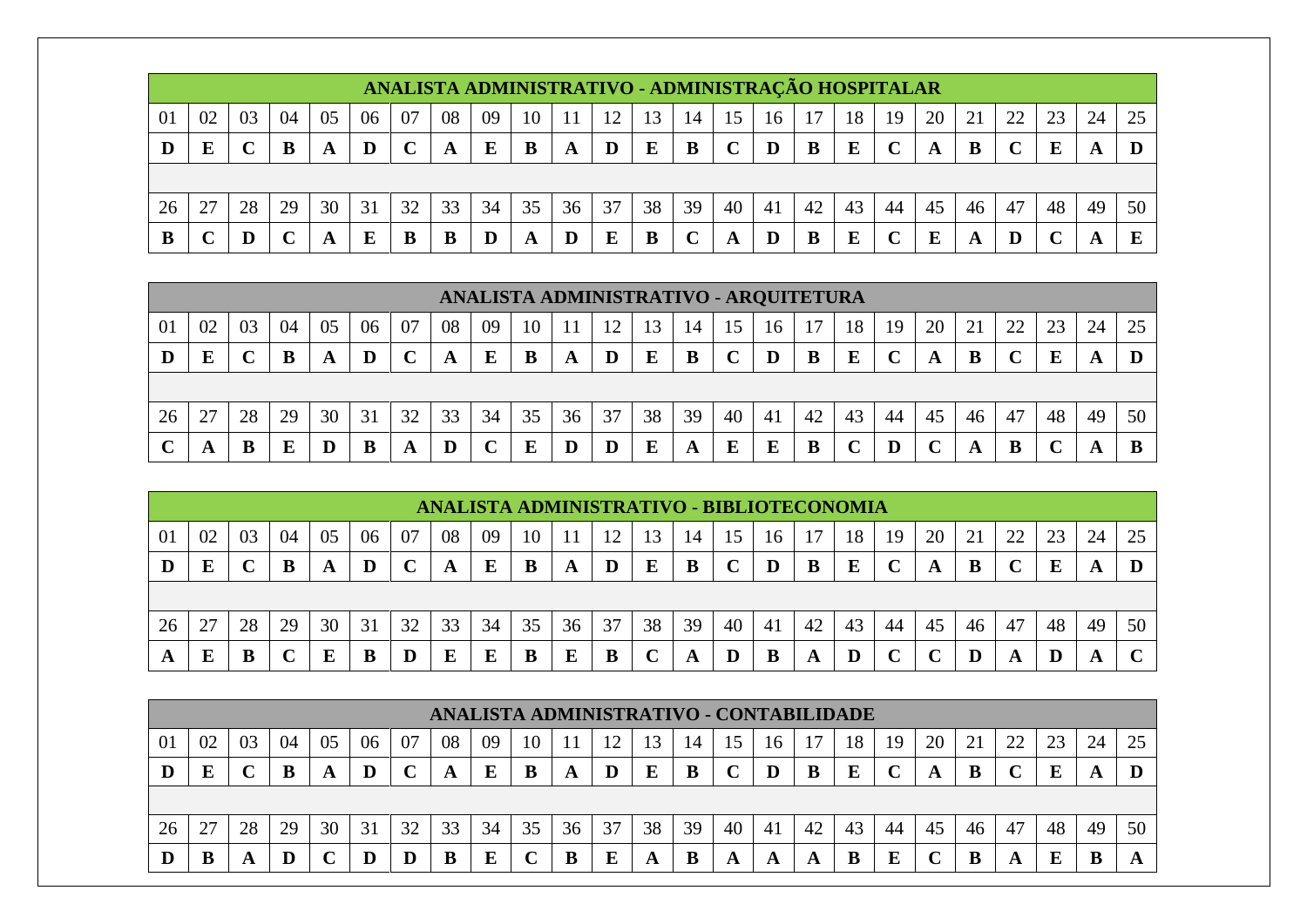|    |    |    |    |    |    |    |    | ANALISTA ADMINISTRATIVO - ECONOMIA |    |    |    |          |    |    |     |    |    |    |    |    |    |    |    |    |
|----|----|----|----|----|----|----|----|------------------------------------|----|----|----|----------|----|----|-----|----|----|----|----|----|----|----|----|----|
| 01 | 02 | 03 | 04 | 05 | 06 | 07 | 08 | 09                                 | 10 |    | ി  | 13       | 14 | 15 | 16  |    | 18 | 19 | 20 |    | 22 |    | 24 |    |
| D  | E  |    | B  | A  |    |    | A  | E                                  | B  | A  | D  | $\bf{E}$ | B  |    | D   | В  | E  |    | A  | B  |    |    | A  |    |
|    |    |    |    |    |    |    |    |                                    |    |    |    |          |    |    |     |    |    |    |    |    |    |    |    |    |
| 26 | 27 | 28 | 29 | 30 | 31 | 32 | 33 | 34                                 | 35 | 36 | 37 | 38       | 39 | 40 | -41 | 42 | 43 | 44 | 45 | 46 | 47 | 48 | 49 | 50 |
| В  | D  |    |    |    |    |    | B  |                                    |    | A  | A  |          | E  | A  | D   |    | В  |    | E  |    | A  |    | г  |    |

|    |    |    |    |    |    |    |    | ANALISTA ADMINISTRATIVO - ESTATÍSTICA |    |    |    |    |    |    |    |    |    |    |    |    |    |    |    |              |
|----|----|----|----|----|----|----|----|---------------------------------------|----|----|----|----|----|----|----|----|----|----|----|----|----|----|----|--------------|
| 01 | 02 | 03 | 04 | 05 | 06 | 07 | 08 | 09                                    | 10 |    |    | '3 | 14 | 15 | 16 | די | 18 | 19 | 20 | 21 | 22 | 23 | 24 | 25           |
| D  | E  |    | B  | A  | D  |    | A  | Е                                     | B  | A  | D  |    | B  |    |    | B  | E  |    |    |    |    |    | A  |              |
|    |    |    |    |    |    |    |    |                                       |    |    |    |    |    |    |    |    |    |    |    |    |    |    |    |              |
| 26 | 27 | 28 | 29 | 30 | 31 | 32 | 33 | 34                                    | 35 | 36 | 37 | 38 | 39 | 40 | 41 | 42 | 43 | 44 | 45 | 46 | 47 | 48 | 49 | 50           |
|    | D  |    | B  |    | E  | A  |    |                                       |    |    | B  |    | E  |    |    |    | E  |    |    |    |    |    |    | $\mathbf{C}$ |

|    |    |    |    |    |    |    |    |    |    |    | ANALISTA ADMINISTRATIVO - GESTÃO HOSPITALAR |    |    |    |    |    |    |    |    |    |    |    |    |    |
|----|----|----|----|----|----|----|----|----|----|----|---------------------------------------------|----|----|----|----|----|----|----|----|----|----|----|----|----|
| 01 | 02 | 03 | 04 | 05 | 06 | 07 | 08 | 09 | 10 |    | 12                                          | 13 | 14 | 15 | 16 |    | 18 | 19 | 20 |    | 22 | 23 | 24 | 25 |
| D  | E  |    |    |    | D  |    | A  |    | B  | A  | D                                           |    | B  |    | D  |    | E  |    | A  | в  |    |    | A  |    |
|    |    |    |    |    |    |    |    |    |    |    |                                             |    |    |    |    |    |    |    |    |    |    |    |    |    |
| 26 | 27 | 28 | 29 | 30 | 31 | 32 | 33 | 34 | 35 | 36 | 37                                          | 38 | 39 | 40 | 41 | 42 | 43 | 44 | 45 | 46 | 47 | 48 | 49 | 50 |
|    |    | A  |    |    | E  |    |    | A  | Е  | A  | D                                           |    | B  |    |    |    | A  |    |    |    |    |    | A  | R  |

|    |                                                                                                   |    |    |    |    |    |    | ANALISTA ADMINISTRATIVO - JORNALISMO |    |    |    |    |    |    |    |    |    |    |    |    |    |    |    |    |
|----|---------------------------------------------------------------------------------------------------|----|----|----|----|----|----|--------------------------------------|----|----|----|----|----|----|----|----|----|----|----|----|----|----|----|----|
| 01 | 08<br>18<br>20<br>07<br>02<br>05<br>24<br>03<br>06<br>09<br>10<br>3<br>19<br>21<br>04<br>16<br>14 |    |    |    |    |    |    |                                      |    |    |    |    |    |    |    |    |    |    |    |    |    |    |    |    |
|    |                                                                                                   |    | B  | A  |    |    | A  |                                      | B  | A  |    | E  | B  |    |    |    | E  |    | A  |    |    |    | A  |    |
|    |                                                                                                   |    |    |    |    |    |    |                                      |    |    |    |    |    |    |    |    |    |    |    |    |    |    |    |    |
| 26 | 27                                                                                                | 28 | 29 | 30 | 31 | 32 | 33 | 34                                   | 35 | 36 | 37 | 38 | 39 | 40 | 41 | 42 | 43 | 44 | 45 | 46 | 47 | 48 | 49 | 50 |
|    |                                                                                                   | A  |    |    |    |    |    |                                      |    |    | E  | В  |    |    |    |    | E  | A  | E  |    |    |    |    |    |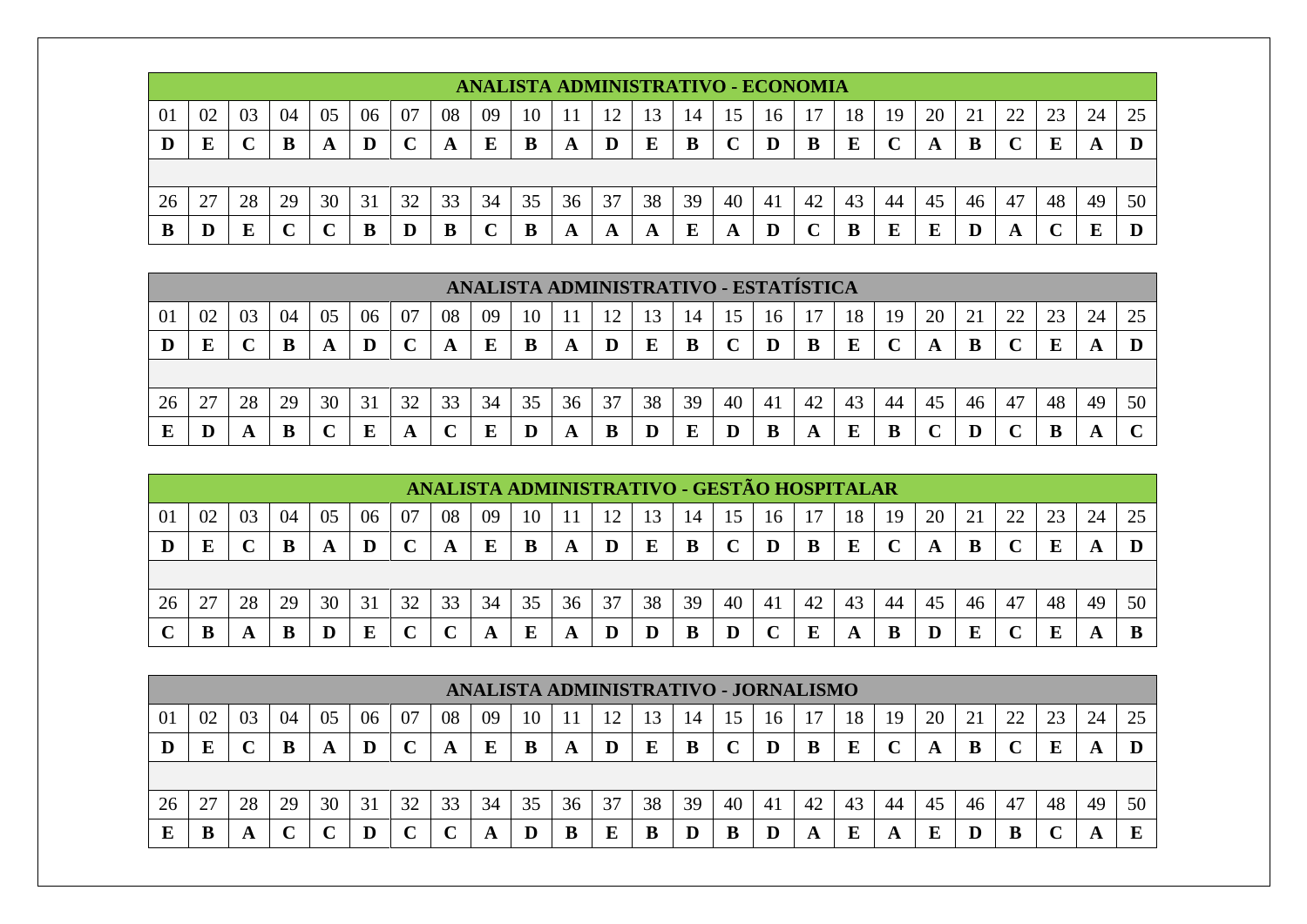|              |                                 |    |    |    |    |    |    | ANALISTA ADMINISTRATIVO - RELAÇÕES PÚBLICAS |    |    |    |    |    |    |     |    |    |    |    |    |    |    |    |  |
|--------------|---------------------------------|----|----|----|----|----|----|---------------------------------------------|----|----|----|----|----|----|-----|----|----|----|----|----|----|----|----|--|
| 01           | -02                             | 03 | 04 | 05 | 06 | 07 | 08 | 09                                          |    |    |    |    |    |    | 16  |    | 18 | 19 | 20 |    | 22 |    | 24 |  |
|              | E<br>B<br>B<br>r<br>D<br>B<br>A |    |    |    |    |    |    |                                             |    |    |    |    |    |    |     |    |    |    |    |    |    |    |    |  |
|              |                                 |    |    |    |    |    |    |                                             |    |    |    |    |    |    |     |    |    |    |    |    |    |    |    |  |
| 26           |                                 | 28 | 29 | 30 | 31 | 32 | 33 | 34                                          | 35 | 36 | 37 | 38 | 39 | 40 | -41 | 42 | 43 | 44 | 45 | 46 | 47 | 48 | 49 |  |
| $\mathbf{C}$ |                                 |    | F  |    | Е  |    |    |                                             | E  | В  |    |    | D  | Е  | B   |    |    |    | A  |    |    |    |    |  |

|    |    |    |    |    |    |    | ANALISTA DE TECNOLOGIA DA INFORMAÇÃO - PROCESSOS |    |    |    |    |    |    |    |    |    |    |    |    |    |               |    |    |    |
|----|----|----|----|----|----|----|--------------------------------------------------|----|----|----|----|----|----|----|----|----|----|----|----|----|---------------|----|----|----|
| 01 | 02 | 03 | 04 | 05 | 06 | 07 | 08                                               | 09 | 10 |    |    | 13 | 14 |    | 16 |    | 18 | 19 | 20 |    | $\mathcal{D}$ |    | 24 | 25 |
|    | Ð  |    | B  | A  |    |    |                                                  |    |    |    |    |    |    |    |    |    |    |    | A  | B  |               |    |    |    |
|    |    |    |    |    |    |    |                                                  |    |    |    |    |    |    |    |    |    |    |    |    |    |               |    |    |    |
| 26 | 27 | 28 | 29 | 30 | 31 | 32 | 33                                               | 34 | 35 | 36 | 37 | 38 | 39 | 40 | 41 | 42 | 43 | 44 | 45 | 46 | 47            | 48 | 49 | 50 |
|    | Ð  |    |    |    | E  |    |                                                  |    | F  |    | E  |    | F  |    |    |    |    |    |    |    |               |    |    |    |

|    |    |    |     |    | ANALISTA DE TECNOLOGIA DA INFORMAÇÃO - SISTEMAS OPERACIONAIS |    |    |    |    |    |    |    |    |    |    |    |    |    |    |    |    |    |    |    |
|----|----|----|-----|----|--------------------------------------------------------------|----|----|----|----|----|----|----|----|----|----|----|----|----|----|----|----|----|----|----|
| 01 | 02 | 03 | -04 | 05 | 06                                                           | 07 | 08 | 09 | 10 |    | 12 | 13 | 14 | 15 | 16 |    | 18 | 19 | 20 | 21 | 22 |    | 24 |    |
|    | E  |    |     |    | D                                                            |    |    | E  | B  |    | D  | E  | В  |    |    |    | E  |    |    |    |    |    |    |    |
|    |    |    |     |    |                                                              |    |    |    |    |    |    |    |    |    |    |    |    |    |    |    |    |    |    |    |
| 26 | 27 | 28 | 29  | 30 | 31                                                           | 32 | 33 | 34 | 35 | 36 | 37 | 38 | 39 | 40 | 41 | 42 | 43 | 44 | 45 | 46 | 47 | 48 | 49 | 50 |
|    |    |    |     |    | A                                                            |    |    |    |    |    |    |    | E  |    |    |    |    |    |    |    |    |    |    |    |

|      |    |       |    |    | ANALISTA DE TECNOLOGIA DA INFORMAÇÃO - SUPORTE E REDES |    |    |    |    |    |    |    |    |    |    |    |    |    |    |    |                |    |    |    |
|------|----|-------|----|----|--------------------------------------------------------|----|----|----|----|----|----|----|----|----|----|----|----|----|----|----|----------------|----|----|----|
| -O J | 02 | $0^3$ | 04 |    | 06                                                     |    | 08 | 09 | 10 |    | 12 | 3  | 14 | 15 | 16 |    | 18 | 19 | 20 |    | $\gamma\gamma$ |    |    |    |
|      | E  |       |    |    | D                                                      |    |    | E  |    |    |    |    | B  |    |    |    | E  |    |    |    |                |    |    |    |
|      |    |       |    |    |                                                        |    |    |    |    |    |    |    |    |    |    |    |    |    |    |    |                |    |    |    |
| 26   |    | 28    | 29 | 30 | 31                                                     | 32 | 33 | 34 | 35 | 36 | 37 | 38 | 39 | 40 | 41 | 42 | 43 | 44 | 45 | 46 | 47             | 48 | 49 | 50 |
|      |    |       |    |    | D                                                      |    |    |    |    |    |    |    | E  |    | E  |    |    |    |    |    |                |    |    |    |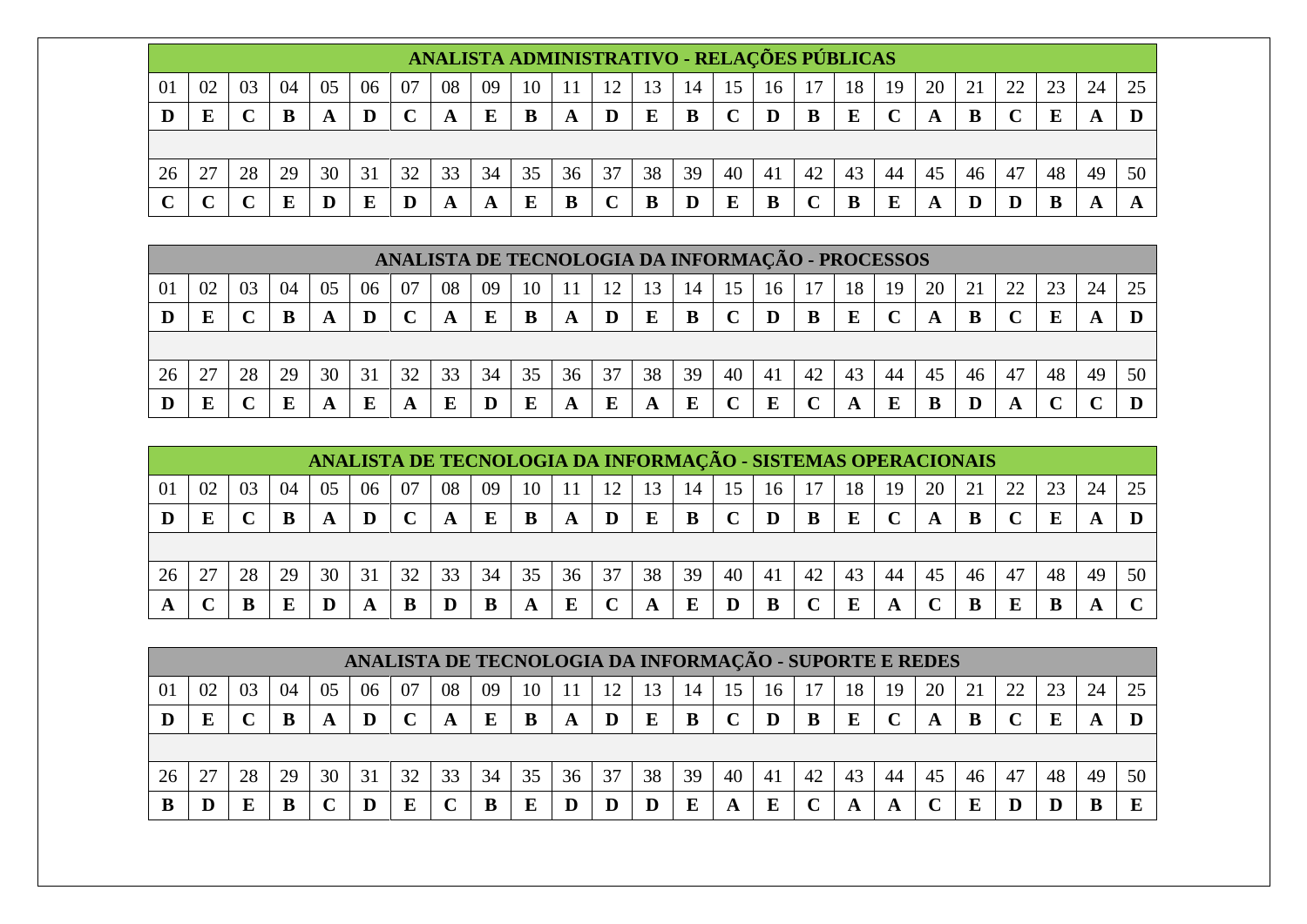|    |    |    |    |    |    |    |    |    |    |    |    |    |    |    |    | ANALISTA DE TECNOLOGIA DA INFORMAÇÃO - TELECOMUNICAÇÕES |    |    |    |    |    |    |    |    |
|----|----|----|----|----|----|----|----|----|----|----|----|----|----|----|----|---------------------------------------------------------|----|----|----|----|----|----|----|----|
| 01 | 02 | 03 | 04 | 05 | 06 | 07 | 08 | 09 | 10 |    | 12 | 13 | 14 | 15 | 16 |                                                         | 18 | 19 | 20 |    | 22 |    | 24 | 25 |
| D  | E  |    | B  |    | D  |    | A  | E  | B  | A  | D  | E  | B  |    |    |                                                         | E  |    | A  | B  |    |    |    |    |
|    |    |    |    |    |    |    |    |    |    |    |    |    |    |    |    |                                                         |    |    |    |    |    |    |    |    |
| 26 | 27 | 28 | 29 | 30 | 31 | 32 | 33 | 34 | 35 | 36 | 37 | 38 | 39 | 40 | 41 | 42                                                      | 43 | 44 | 45 | 46 | 47 | 48 | 49 | 50 |
|    |    |    | B  |    |    |    | E  |    |    |    | E  |    | A  |    |    |                                                         |    | E  | A  |    | B  |    |    |    |

|    |    |    |    |    |    |    |    |    |    |    | <b>ENGENHEIRO CIVIL</b> |    |    |    |    |    |    |    |    |    |                |    |    |    |
|----|----|----|----|----|----|----|----|----|----|----|-------------------------|----|----|----|----|----|----|----|----|----|----------------|----|----|----|
| 01 | 02 | 03 | 04 | 05 | 06 | 07 | 08 | 09 | 10 |    | ി                       | 13 | 14 | 15 | 16 |    | 18 | 19 | 20 | ∠⊥ | $\gamma$<br>∠∠ | 23 | 24 | 25 |
| D  | E  |    | B  |    | D  |    | A  | E  | B  | A  | IJ                      |    |    |    | D  |    | E  |    | A  |    |                |    | A  |    |
|    |    |    |    |    |    |    |    |    |    |    |                         |    |    |    |    |    |    |    |    |    |                |    |    |    |
| 26 | 27 | 28 | 29 | 30 | 31 | 32 | 33 | 34 | 35 | 36 | 37                      | 38 | 39 | 40 | 41 | 42 | 43 | 44 | 45 | 46 | 47             | 48 | 49 | 50 |
|    | B  |    | ╰  |    | E  | A  | ◡  | B  | A  |    |                         |    |    | A  | D  |    | B  |    | A  |    |                |    |    | В  |

|    |    |    |    |    |    |    |    |    |    | <b>ENGENHEIRO CLÍNICO</b> |    |    |    |                 |     |    |    |    |    |    |    |    |    |    |
|----|----|----|----|----|----|----|----|----|----|---------------------------|----|----|----|-----------------|-----|----|----|----|----|----|----|----|----|----|
| 01 | 02 | 03 | 04 | 05 | 06 | 07 | 08 | 09 | 10 |                           | ∣າ | 13 | 14 | 15 <sup>1</sup> | 16  |    | 18 | 19 | 20 | ∠⊥ | 22 | 23 | 24 | 25 |
| D  | Е  |    |    |    | D  |    | A  |    | B  | A                         |    | E  | B  |                 |     |    | E  |    | A  | B  |    | Е  | A  |    |
|    |    |    |    |    |    |    |    |    |    |                           |    |    |    |                 |     |    |    |    |    |    |    |    |    |    |
| 26 | 27 | 28 | 29 | 30 | 31 | 32 | 33 | 34 | 35 | 36                        | 37 | 38 | 39 | 40              | -41 | 42 | 43 | 44 | 45 | 46 | 47 | 48 | 49 | 50 |
|    | A  |    |    |    | D  |    |    | A  | B  |                           |    |    |    |                 |     |    | A  |    | E  | В  |    | A  |    |    |

|                |    |    |    |    |    |    |    |    |    |    |    |    |    |    |    | <b>ENGENHEIRO DE SEGURANÇA DO TRABALHO</b> |    |    |    |                          |    |    |    |    |
|----------------|----|----|----|----|----|----|----|----|----|----|----|----|----|----|----|--------------------------------------------|----|----|----|--------------------------|----|----|----|----|
| 0 <sup>1</sup> | 02 | 03 | 04 | 05 | 06 | 07 | 08 | 09 | 10 |    | 12 | 13 | 14 | 15 | 16 |                                            | 18 | 19 | 20 | $\overline{\phantom{a}}$ | າາ | 23 | 24 | 25 |
| IJ             | E  |    |    | A  |    |    | A  | Е  | B  | A  | D  | E  | B  |    |    |                                            | E  |    |    | B                        |    | E  |    |    |
|                |    |    |    |    |    |    |    |    |    |    |    |    |    |    |    |                                            |    |    |    |                          |    |    |    |    |
| 26             | דר | 28 | 29 | 30 | 31 | 32 | 33 | 34 | 35 | 36 | 37 | 38 | 39 | 40 | 41 | 42                                         | 43 | 44 | 45 | 46                       | 47 | 48 | 49 | 50 |
|                | E  |    |    |    | E  |    |    |    |    |    |    |    | D  |    | A  |                                            | B  | A  | E  |                          | B  |    |    |    |